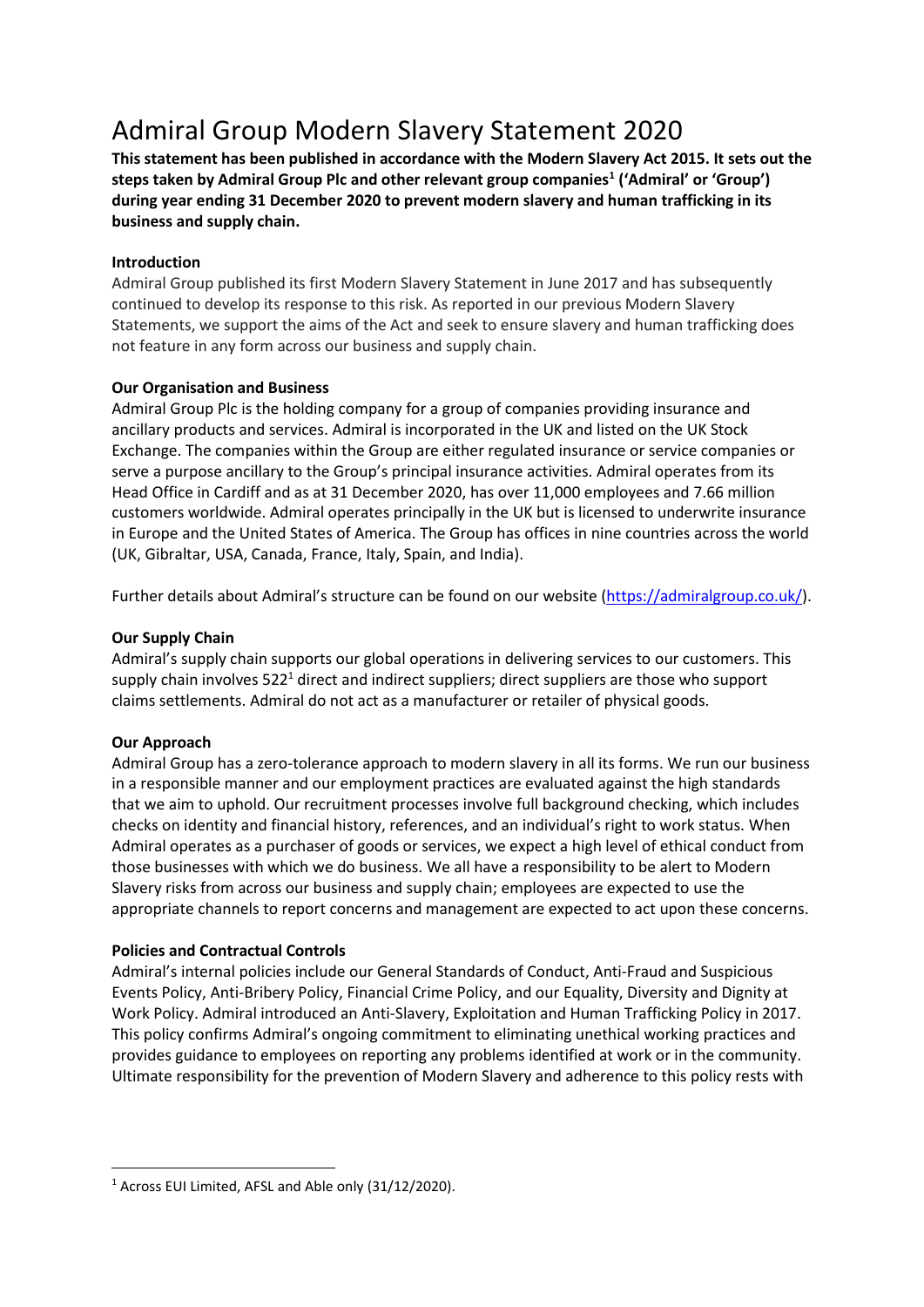the Admiral Group Board; whilst the People Services  $(HR)^2$  department has day-to-day responsibility for implementing this policy, monitoring its use and effectiveness, and dealing with any queries. We aim to ensure that the Policy and associated training is informative, factual, and clear in relation to reporting responsibilities. The policy confirms that all employees should inform their Head of Department about any Modern Slavery concerns immediately, or directly approach the Head of HR or wider HR Department, to ensure that all concerns are appropriately reported and recorded. The Modern Slavery Helpline number is also outlined in the policy, as an additional route for reporting any modern slavery concerns.

Admiral also operates a Whistleblowing Policy, which encourages employees to report any potential wrongdoing without retaliation, including potential human rights and Modern Slavery violations. All reports are fully investigated by a team of Senior Managers (including heads of department for HR, Communications, HR Governance, Internal Fraud) and remedial actions are taken when appropriate. A Whistleblowing log is kept and shared on a quarterly basis with the Board, with any concerns reported to our Regulators.

Our code of conduct mirrors that of the Chartered Institute of Procurement and Supply, to ensure fairness in our sourcing practices and to ensure our supply chain maintains the highest standard of integrity. This code requires adherence to legal and regulatory requirements, eradication of unethical business practices, and fostering awareness of human rights. Furthermore, our supplier contracts stipulate that contractual parties must comply with all applicable Anti-Slavery and Human Trafficking Statutory Requirements and not engage in any activity or practice that constitutes an offence.

Our policies reflect our commitment to ethical business conduct in all our relationships, and our commitment to implementing and enforcing effective systems and controls for minimising the risk of Modern Slavery in our business and supply chain. All policies are included in our staff handbook and available to our employees on the company intranet.

#### **Modern Slavery Training**

During 2020, Admiral provided Modern Slavery awareness training in the form of an e-learning package to employees. This training was delivered to employees either as part of compulsory induction training or annual compliance training. In this training, there are questions to ensure employees have understood the content of the course and employees receive instant feedback on their responses. This training aims to ensure that there is a high level of understanding in relation to the modern slavery and human trafficking risks across our business. During 2020, the completion rate for employee Modern Slavery training was 98%,<sup>3</sup> which is considered a satisfactory result when taking into account inevitable obstacles such as long-term employee absence. This e-learning package will remain a key part of our induction and compliance training for all employees in 2021 and will be updated with any necessary developments as required.

We continued to provide additional training for Team Managers on Anti-Slavery, which is usually delivered in tandem with Anti-Bribery training. Due to Covid-19 restrictions, this training was delivered in podcast form for most of 2020. Team Managers who participate in the training are expected to share the Anti-Slavery message with their direct reports and identify risk areas specific to their role within the business.

<sup>&</sup>lt;sup>2</sup> From 2021 onwards, Group Procurement will have day to day responsibility and will work closely with People Services working closely with Group Procurement towards prevention of Modern Slavery <sup>3</sup> Across our UK, Canada, and Delhi operations.

*This statement sets out the steps taken by Admiral Group plc, Admiral Insurance Company Limited, EUI Limited and Inspop.com Limited, all of which fall within the scope of section 54(2) of the Modern Slavery Act 2015 and the Modern Slavery Act 2015 (Transparency in Supply Chains) Regulations 2015. Admiral subsidiaries that are not required to comply with the requirements are required to follow Group guidance.*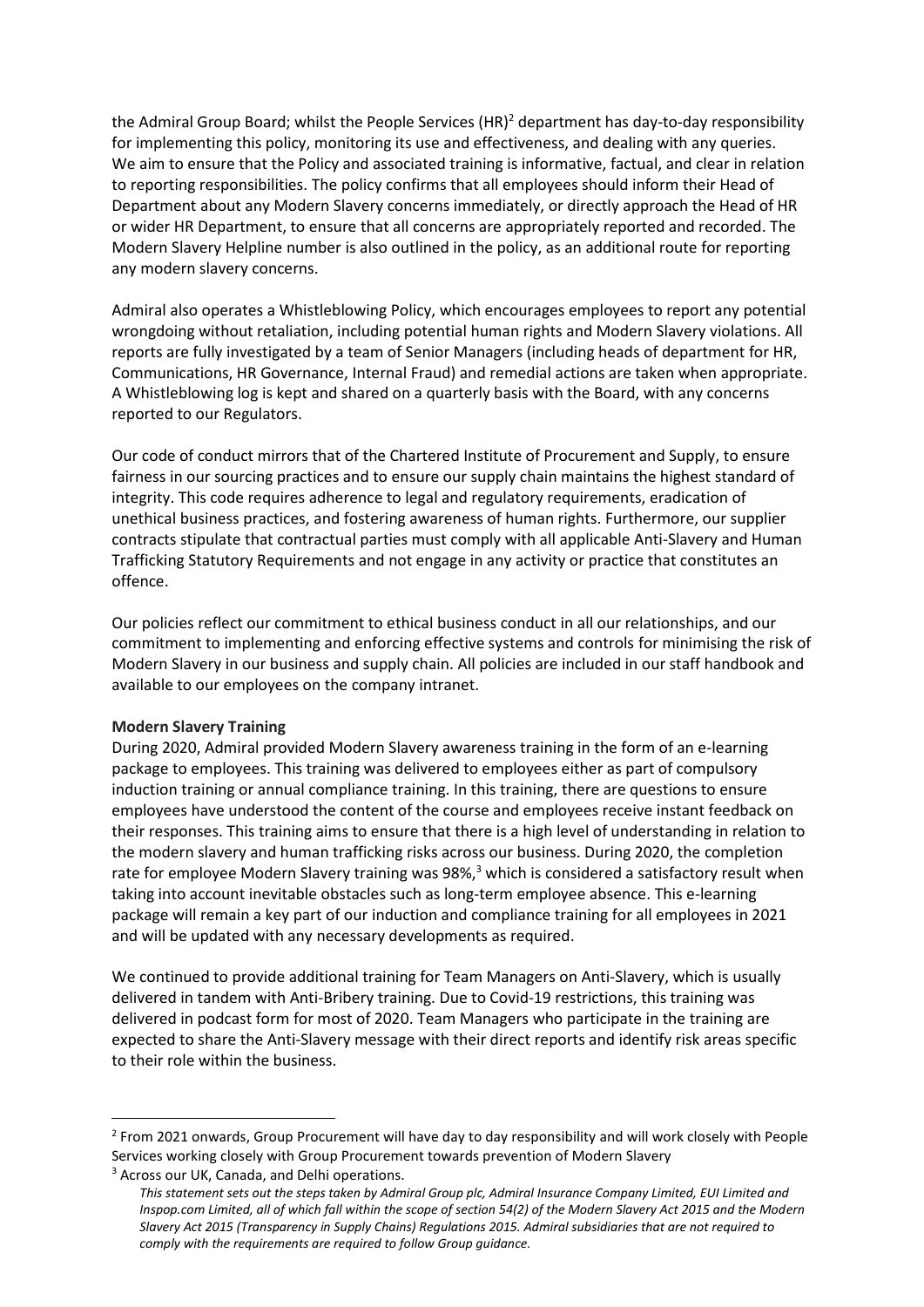In recognising the extremely complex nature of Modern Slavery, we continue to emphasise the importance of collaboration with others and have participated in government consultations on the Modern Slavery Act. We obtain quarterly reports to monitor trends and update training accordingly.

### **Risk Assessment, Due Diligence, Suppliers and Supply Chain**

We have developed a risk assessment process to assess the likelihood of Modern Slavery occurring in our supply chain, which takes into account a number of factors including geographic location, nature of goods and services being supplied, supply chain length and the use of temporary or migrant labour. The risk assessment process allows us to identify potential areas of concern within our supply chain and is reviewed annually. The annual review has not resulted in any significant changes to our risk assessment.

We categorise our supply chain into three supplier types; this classification is based on the risk profile linked to the following criteria:

- Total cost of ownership
- Criticality of service
- Sharing of data
- Access to internal systems
- Category of purchase

Suppliers categorised as Strategic or Key Suppliers demonstrate a level of risk to Admiral and are requested to complete a due diligence questionnaire. The due diligence questionnaire includes questions on modern slavery, capturing how our suppliers manage modern slavery in their supply chains and details on any modern slavery breaches that have occurred during the last 12 months.

Our supply chain is made up of 220 Strategic and 260 Key Suppliers. The Group continues to focus on enhancing due diligence processes and addressing the small number of suppliers that have not yet completed the due diligence questionnaire. Over the last three years, there has been only one modern slavery breach in our supply chain, which has been fully resolved.

The graph below provides an overview of how Admiral's supply chain monitors Modern Slavery within their own supply chains. Where a supplier has failed to answer or answered in accordance with options C or D, Group Procurement investigates further by reviewing the supplier's responses and asking for additional commentary to explain the supplier's existing procedures.



*This statement sets out the steps taken by Admiral Group plc, Admiral Insurance Company Limited, EUI Limited and Inspop.com Limited, all of which fall within the scope of section 54(2) of the Modern Slavery Act 2015 and the Modern Slavery Act 2015 (Transparency in Supply Chains) Regulations 2015. Admiral subsidiaries that are not required to comply with the requirements are required to follow Group guidance.*